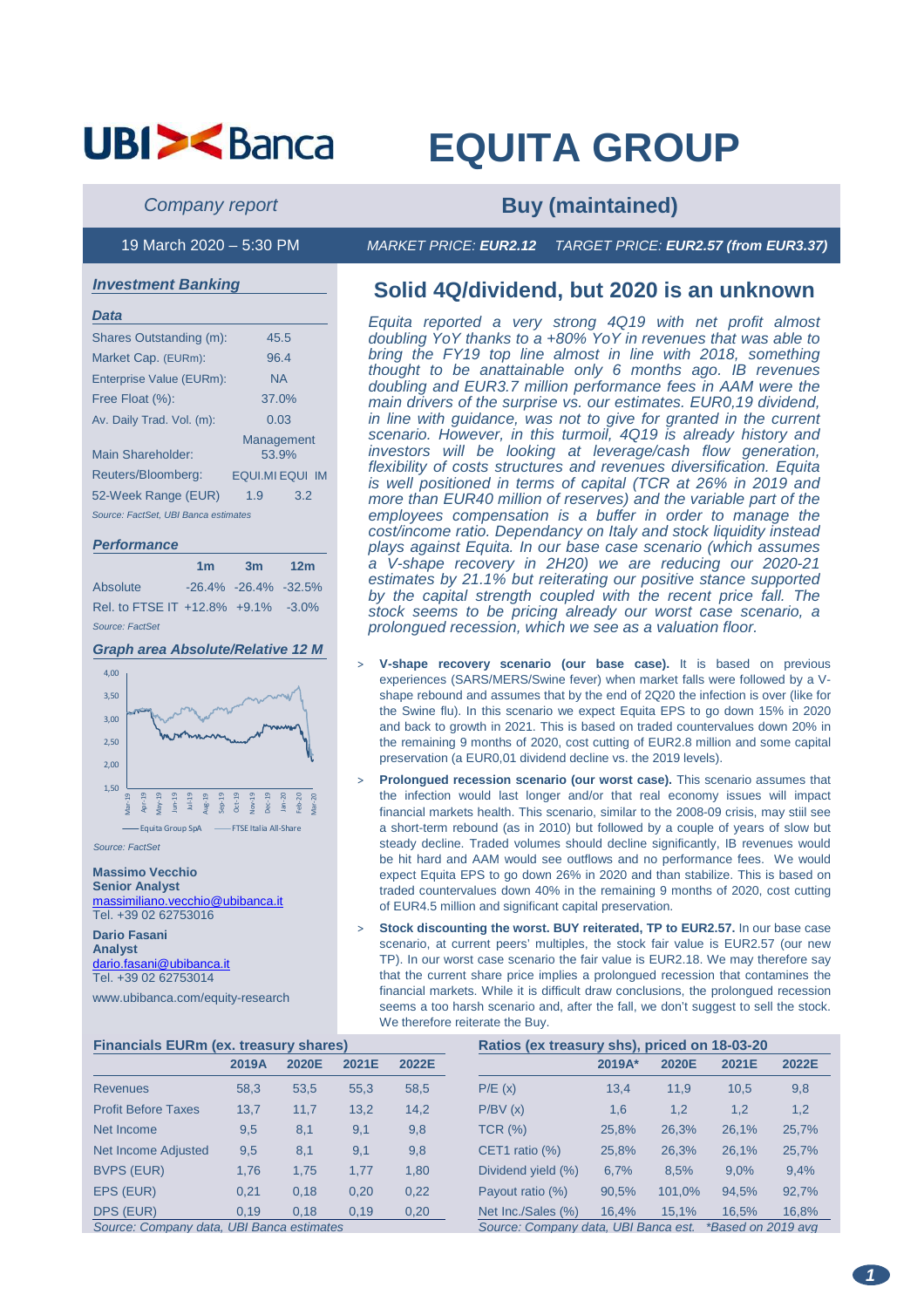# EQUITA GROUP

19 March 2020

## **Key Financials**

| (EURm)                      | 2019A | 2020E | 2021E | 2022E |  |  |  |  |  |  |  |
|-----------------------------|-------|-------|-------|-------|--|--|--|--|--|--|--|
| <b>Revenues</b>             | 58,3  | 53,5  | 55,3  | 58,5  |  |  |  |  |  |  |  |
| <b>Profit Before Taxes</b>  | 13,7  | 11,7  | 13,2  | 14,2  |  |  |  |  |  |  |  |
| Net profit                  | 9,5   | 8,1   | 9,1   | 9,8   |  |  |  |  |  |  |  |
| Net Profit - Adjusted       | 9,5   | 8,1   | 9,1   | 9,8   |  |  |  |  |  |  |  |
| <b>Shareholders' Equity</b> | 80,1  | 79,6  | 80,5  | 81,7  |  |  |  |  |  |  |  |
| <b>RWA</b>                  | 220.9 | 219.7 | 227.6 | 237.7 |  |  |  |  |  |  |  |

Source: Company data, UBI Banca estimates

## **Key Profitability Drivers**

| $(\%)$        | 2019A | 2020E | 2021E | 2022E |
|---------------|-------|-------|-------|-------|
| <b>RoE</b>    | 11.9% | 10.2% | 11.3% | 12.0% |
| <b>RoTE</b>   | 17.2% | 14.4% | 16.2% | 17.2% |
| Cost/Income   | 76.4% | 78.1% | 76.1% | 75.7% |
| Comp/Revenues | 46.5% | 45,5% | 44.4% | 45,2% |

Source: Company data, UBI Banca estimates

### **Key Valuation Ratios**

| (x)                  | 2019A* | 2020E | 2021E | 2022E |
|----------------------|--------|-------|-------|-------|
| P/E(x)               | 13,4   | 11,9  | 10,5  | 9,8   |
| $P/E$ Adjusted $(x)$ | 13,4   | 11,9  | 10,5  | 9,8   |
| P/BV(x)              | 1,6    | 1,2   | 1,2   | 1,2   |
| P/TBV(x)             | 2,0    | 1,5   | 1,5   | 1,5   |
| Dividend Yield (%)   | 6,7%   | 8,5%  | 9.0%  | 9,4%  |
| RoE/CoE(x)           | 1,59   | 1,36  | 1,51  | 1,60  |

Source: Company data, UBI Banca estimates \* \* Based on 2019 average price

### **Growth Rates**

| $(\%)$                     | 2019A    | 2020E     | 2021E | 2022E |
|----------------------------|----------|-----------|-------|-------|
| <b>Revenues</b>            | $-2.4%$  | $-8.3%$   | 3.3%  | 5,7%  |
| <b>Profit Before Taxes</b> | $-11.9%$ | $-14.6%$  | 12.7% | 7.3%  |
| Net Income                 | $-13.5%$ | $-15.1%$  | 12.7% | 7.3%  |
| Net Income Adjusted        | $-20,1%$ | $-15.1\%$ | 12,7% | 7.3%  |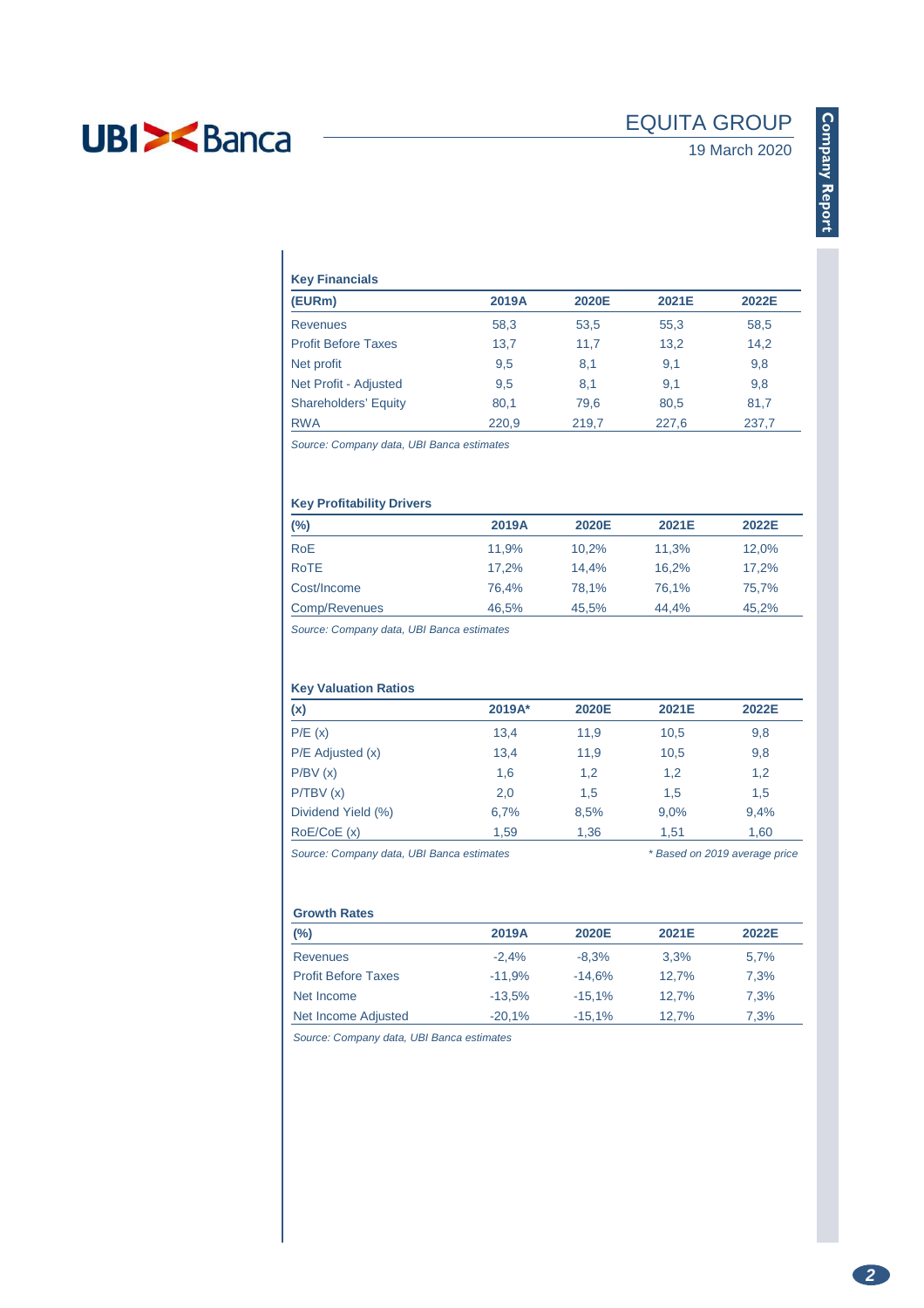### **Recent developments**

- > **4Q19 was 55% above our estimates**. Revenues surprised and were 40% above our estimates with the bulk of the surprise coming from IB and AAM while Global markets were broadly aligned. The IB surprise came despite the overall market volumes were down (M&A -27%, ECM -32% and DCM -4%) with deals spread across all three markets. AAM benefited from EUR3.7 million performance fees, which we never include in our estimates, which are eventually booked in 4Q. Even net of that, and adjusting for the SPAC m-t-m, revenues would have doubled YoY. Global market revenues were stable YoY as the net effect of different trends: retail volumes up, institutional we believe slightly down, client driven up and directional trading down. The usual tight control on costs (comp/revenues at 46% in FY2019 and average fixed compensation at EUR119K) translated into EUR1.4 million surprise at net income level which managed to grow 60.9% YoY.
- > **Dividend proposed is EUR0.19 per share, in line with the EUR0.18/0.20 guidance**. The overall dividend amounts to EUR8.6 million and could have been in the high-end of the guidance but, we believe, the current market turmoil pushed management to stay a little bit more cautious. Considering the EUR2,12 price the dividend proposed implies a 9% yield.

| $1.1$ yan $\sigma$ 1<br>$19.10$ and $1.10$ $100$ and<br>(EURm) | 4Q18A |       |         |       | 4Q19A YoY chg. 4Q19E A/E change FY18A FY19A |       |       | YoY<br>chg. |
|----------------------------------------------------------------|-------|-------|---------|-------|---------------------------------------------|-------|-------|-------------|
| <b>Global Markets</b>                                          | 7,1   | 7,1   | $-1,0%$ | 7,8   | $-10,1%$                                    | 30,0  | 31,5  | 5,1%        |
| Inv Banking                                                    | 3,7   | 7,8   | 112,1%  | 4,7   | 64,0%                                       | 26,1  | 18,2  | $-30,4%$    |
| <b>AAM</b>                                                     | 0,5   | 5,5   | 976,4%  | 1,9   | 188,2%                                      | 3,7   | 8,6   | 133,6%      |
| <b>Net Revenues</b>                                            | 11,3  | 20,4  | 80,1%   | 14,5  | 40,4%                                       | 59,8  | 58,3  | $-2,4%$     |
| <b>Personnel Costs</b>                                         | 4,6   | 9,7   |         | 6,8   |                                             | 27,4  | 27,1  |             |
| Administrative expenses                                        | 3,9   | 5,0   |         | 4,1   |                                             | 16,8  | 17,5  |             |
| <b>Profit before Taxes</b>                                     | 2,8   | 5,6   | 98,4%   | 3,6   | 54,4%                                       | 15,6  | 13,7  | $-11,9%$    |
| <b>Group Net profit</b>                                        | 1,90  | 3,93  | 107,0%  | 2,52  | 56,4%                                       | 11,03 | 9,54  | $-13,5%$    |
| margin %                                                       | 16,8% | 19,3% |         | 17,3% |                                             | 18,4% | 16,4% |             |
| Group Net profit Adj.                                          | 2,42  | 3,93  | 62,2%   | 2,52  | 56,4%                                       | 11,95 | 9,54  | $-20,1%$    |
| margin %                                                       | 21,4% | 19,3% |         | 17,3% |                                             | 20,0% | 16,4% |             |
| <b>Group Net Equity</b>                                        | 80,1  | 80,1  | 0,0%    | 73,8  | 8,5%                                        | 80,1  | 80,1  | $0.0\%$     |

 $F_{\text{full}}$   $\approx$  1 - 4010 and  $F_{\text{V}}$ 10 results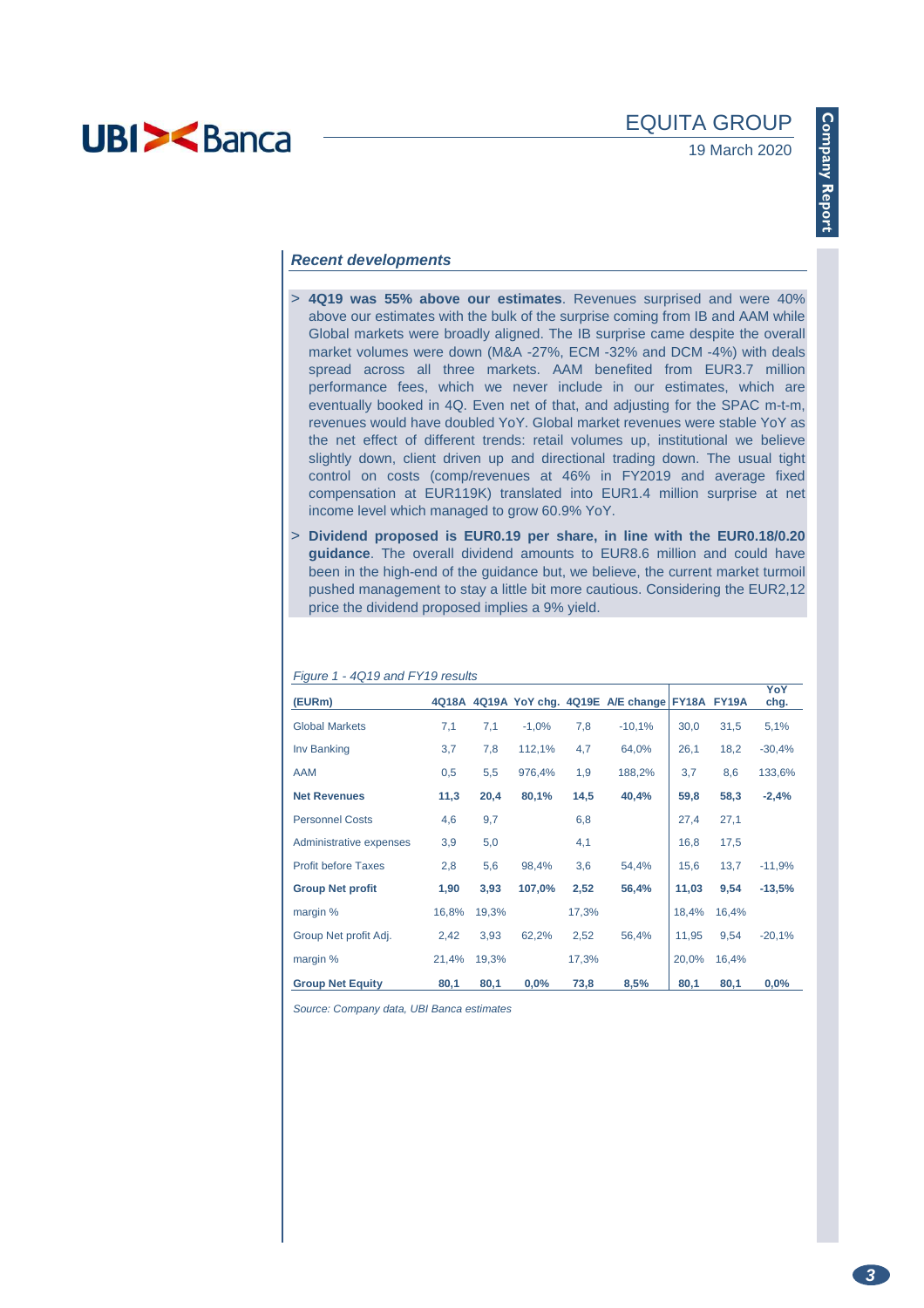

### **Financial Projections**

- > **Scenario-playing could help in such turbulent times.** Comparing it with past infections (SARS, MERS, Swine flu, seasonal flu, Ebola, Spanish flu and bird flue) it seems that COVID-19 sits in the middle in terms of mortality rates (SARS and MERS the worst) and number of total cases (seasonal flue and Swine flue the worst). However, the reality of it is that data on COVID-19 are not yet clear. We believe that this low visibility is what is impacting markets the most. The infection that impacted the most, in terms of GDP, was the swine flu with US GDP declining for two quarters in a row (-4.4% and -0.6% followed by a +1.5%). The one that impacted the most the stock market was MERS (-12% decline for the S&P from peaks). In terms of stock market reaction we are past that point with the S&P 500 down almost 40% from peaks. The market is pricing a shock in between a temporary sanitary risk and a financial crisis (close to 2009 when the S&P 500 wasdown almost 80%). We therefore worked out two scenarios: the worst case one that assumes a prolongued recession and our base case where the GDP impact is strong in 1Q20 and 2Q20 and than is followed by a rebound in 3Q20 and a normalization in 4Q20 ending the entire year in negative territory. This to help investor traveling the EPS and fair value assumptions on the stock.
- > **Prolonged recession scenario: our worst case.** We assumed: a) traded volumes on the equities, fixed income and derivatives market down 15% YoY (after the 2019 decline) for both 2020 and 2021. This is the combined effect of positive volumes in 2020 due to the sell-off (although local brokers tipically intercept only a part of those huge flows) but with lower prices per share. Proprietary trading should decline while client-driven trading to remain positive; b) IB revenues to decline 10% each year in 2020 and 2021 due to the decline in IPO fees and the halt that the M&A market reports in moment of high volatility. Minorities take-out and capital increases could partially compensate for that once the volatility stabilizes; c) some outflows in the AAM (with the notable exception of private debt), asset decline due to performances and no performance fees. Management would balance by freezing any hiring, reducing the variable compensation and optimize the cost base so to manage the total cost/income. To preserve capital, but also taking into account to the solid capital ratios, the dividend could be reduced and touch a bottom of EUR0.15 in 2020 and than stable in 2021. All in all, the 2020 EPS could be in the EUR0.15 and EUR0.16 in 2021.
- > **V-Shape rebound: our base case.** We assumed: a) traded volumes on the equities, fixed income and derivatives market down 20% YoY in the remaining 9 months of 2020 as the combined effect of flat to +10% volumes growth and 20/30% price declines. This, coupled with the +30% Borsa Italiana reported in Jan/Feb 2020 should imply an overall flat traded countervalue in 2020 (which comes after a 11% decline in 2019 and a 24% decline in 2018) for both 2020 and 2021. Our expectations of flat/slightly positive volumes in 2020 has to due with the sell-off (although local brokers tipically intercept only a part of those huge flows). Last but not least, our estimates incorporates also the retail hub, which tipically is less volatile (which, in current conditions, means more resilient). Proprietary trading should decline while client-driven trading should remain positive; b) IB revenues to decline 10% in 2020 and back to growth (5%) in 2021 due to the decline in IPO fees and the halt that the M&A market reports in moment of high volatility. Minorities take-out and capital increases could partially compensate for that once the volatility stabilizes. In our talks with the company, management stressed that the pipeline is of good quality (i.e. M&A driven and less financials market related); c) no outflows in the AAM (with the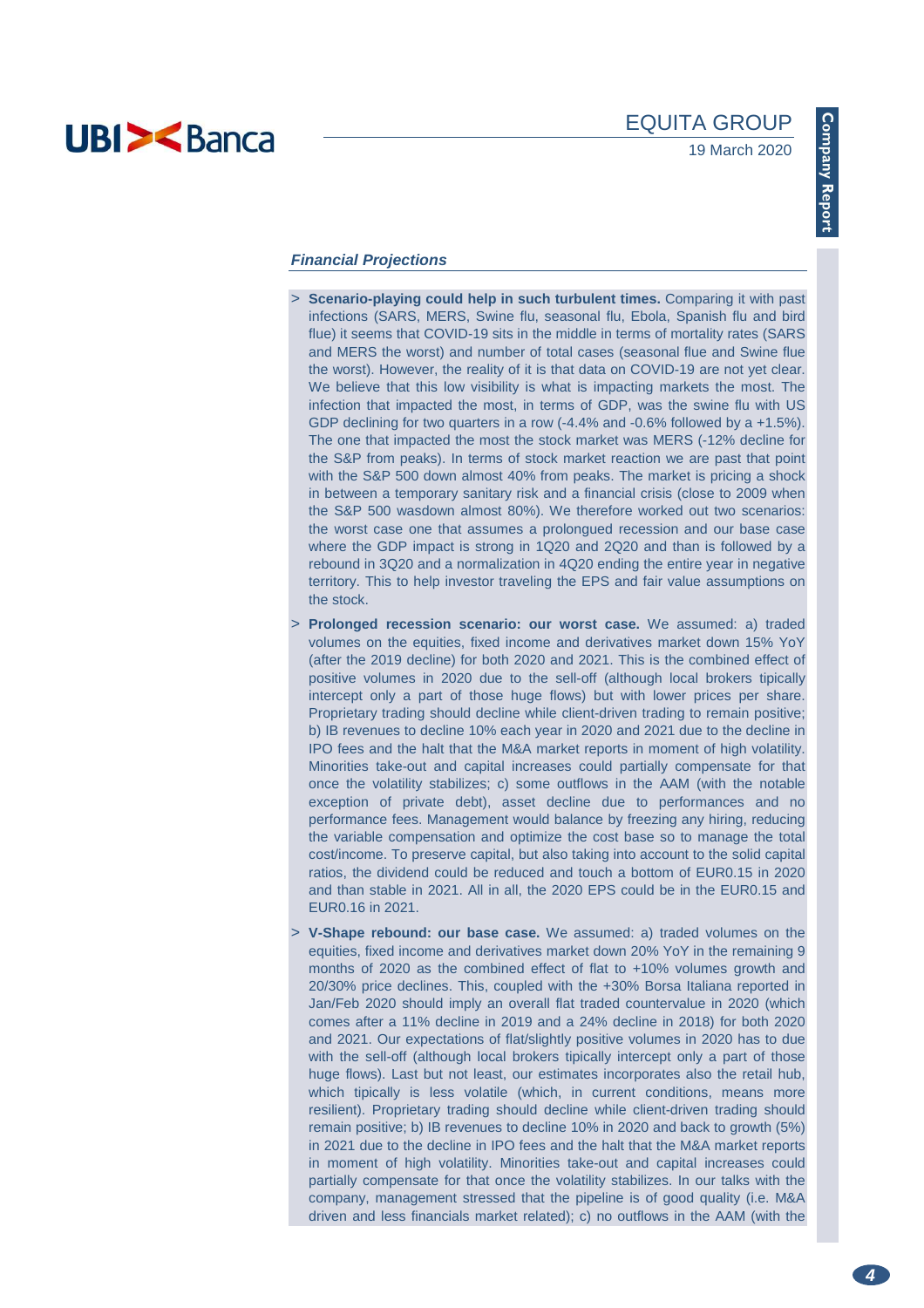notable exception of private debt that should continue to raise and deploy), asset decline due to performances and no performance fees. Management would balance by freezing any hiring, reducing the variable compensation and optimize the cost base so to manage the total cost/income. To preserve capital, but also taking into account to the solid capital ratios, the dividend could be reduced and touch a bottom of EUR0.18 in 2020 and than back to EUR0.19 in 2021 and EUR0.20 in 2022. All in all, the 2020 EPS could be in the EUR0.18 and EUR0.20 in 2021 and EUR0.22 in 2022.

> **Our new 2020-21 estimates: 21.1% cut.** The V-shape recovery scenario is the base for our new 2020-21 estimates. In this report we are also introducing our 2022 estimates. In the outlook statement management points out that, YTD, revenues and profits are up in all divisions (with the exception of directional proprietary trading) and this is coherent with the traded countervalues disclosed by Borsa Italiana for Jan/Feb. While management says it is not in the position to assess the precise impact of the COVID-19 on its business, it stresses that the company is fully operational and mentions the cost-flexibility on which Equita business model is based.

#### Figure 2 - Old vs. new estimates

|                       | 2018          | 2019          |          |       | 2020E      |          |       | 2021E      |          |  |  |
|-----------------------|---------------|---------------|----------|-------|------------|----------|-------|------------|----------|--|--|
| (EURm)                | <b>Actual</b> | <b>Actual</b> | % diff.  | Old   | <b>New</b> | % diff.  | Old   | <b>New</b> | % diff.  |  |  |
| Revenues              | 59,8          | 58,3          | $-2.4%$  | 57,6  | 53,5       | $-7.0%$  | 61,7  | 55.3       | $-10,5%$ |  |  |
| Profit before taxes   | 15,6          | 13,7          | $-11,9%$ | 14.8  | 11,7       | $-20.8%$ | 16,9  | 13,2       | $-21,5%$ |  |  |
| Profit before taxes % | 26.1%         | 23,6%         |          | 25,7% | 21.9%      |          | 27,3% | 23,9%      |          |  |  |
| Net profit            | 11,0          | 9,5           | $-13.4%$ | 10.3  | 8,1        | $-21,3%$ | 11,7  | 9,1        | $-22.1%$ |  |  |
| Net profit adjusted   | 12,0          | 9.5           | $-20.1%$ | 10.3  | 8,1        | $-21,3%$ | 11,7  | 9,1        | $-22,1%$ |  |  |

Source: UBI Banca estimates

#### Figure 3 - MTA traded volumes by semester (EURbn)



Figure 4 - Bond traded volumes by semester (EURbn)



Source: Assosim

Source: Assosim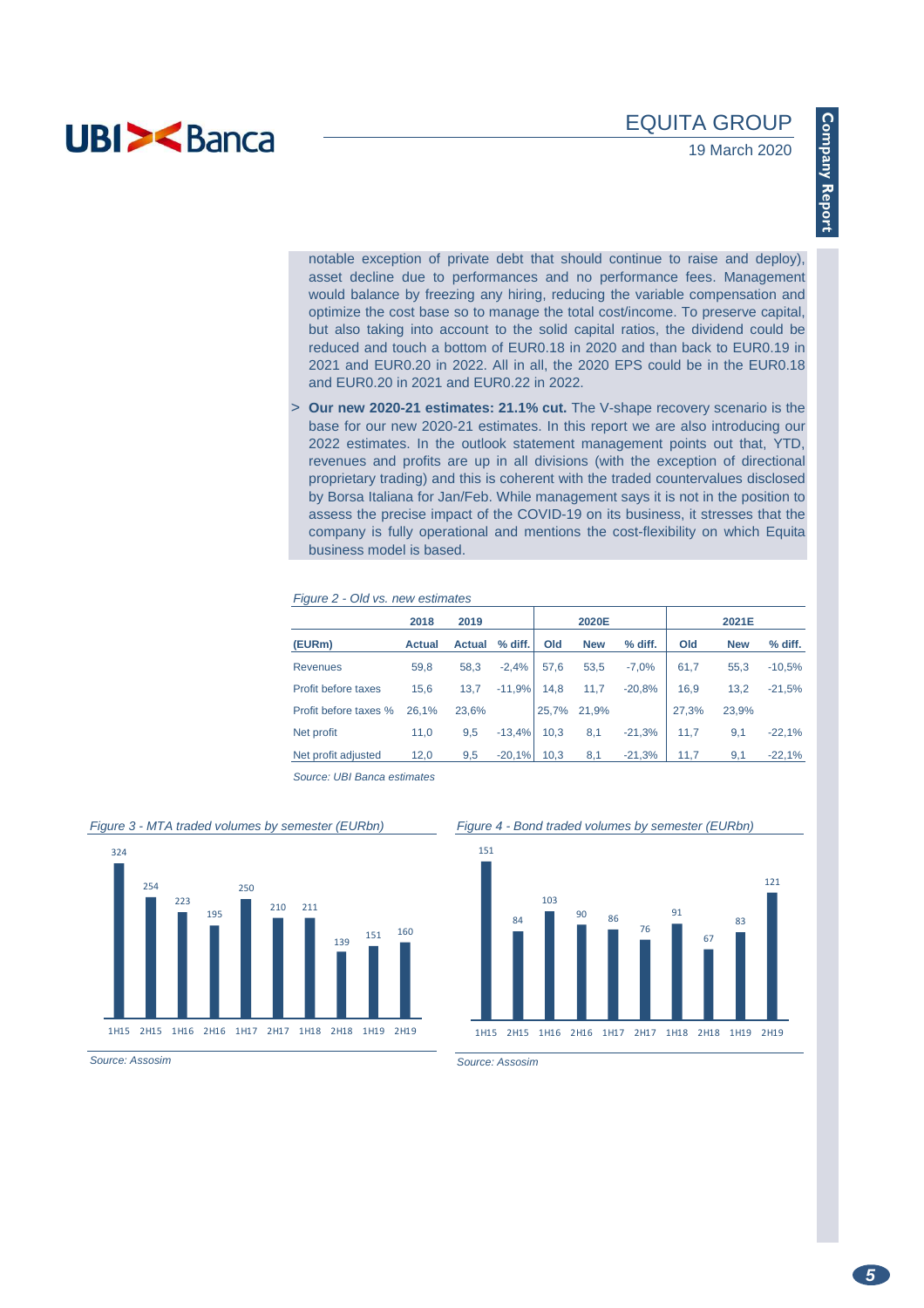

# EQUITA GROUP

# 19 March 2020



Source: Borsa Italiana





Source: Borsa Italiana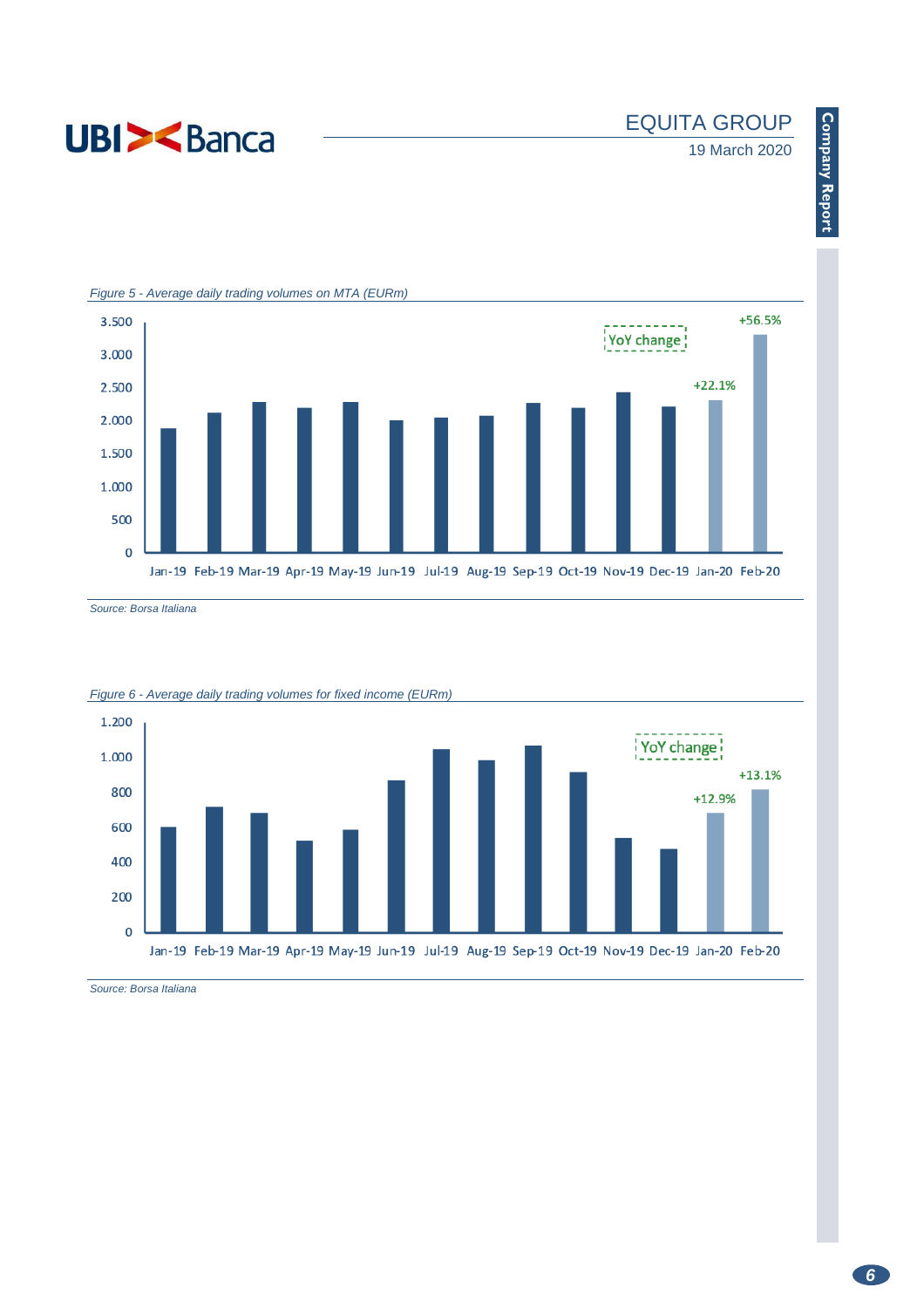

### **Valuation**

- > **Revising the target price to EUR2.57 (from EUR3.37).** This is the result of a) the cut in estimates (-21.1% on average in 2020-21 at net income level); b) the substitution of the peer group valuation method with the DDM. Peers multiples in this moment reflect the price decline but not the (very likely) estimates cut. Temporarily we are replacing the peers group comparison with a DDM (EUR0.19, growing at 0.5% and with a CoE of 8.0%). A peer group comparison would have resulted in a EUR2.34 fair value and would have reduced the overall TP by 4% (considering it is weighted at 50%), therefore not massively. Still we believe that it is fair to take peers multiples with some cautiousness right now; c) the increase to 3.0% (from 2.5%) of the free-risk assumed in our models.
- > **In the prolongued recession scenario the fair value would be close to the current share price.** With a 2020-21 EPS estimates which would be around 15- 20% lower than our current estimates, and assuming peers multiples have already de-rated, the fair value would be around EUR2.18 in the worst case scenario.
- > **Capital strength and flexible costs structure** vs. Italian exposure and stock liquidity. We have gone already through turbulent times in the past and we know that investors would look for solidity, no cash requirements, flexibility to adapt to changing scenarios, solid management teams and committed shareholders. Instead, investors would be wary of low revenues diversification (by country and by business) and small caps. Equita ranks very well in the majority of those features but we cannot hide that its revenues are significantly related to Italy and that it is a small cap. We believe this is already reflected in the share price and, after the recent fall, we see valuation as a protection to the downside. Furthermore, in the current market environment, Equita itself could take some opportunity with bolt-on M&A, which were probably prevented only some months ago. We therefore reiterate our Buy rating on the name.

| (EUR)                    | <b>New</b> | Old  | % difference |
|--------------------------|------------|------|--------------|
| P/BV                     | 2,72       | 3.13 | $-13%$       |
| DDM (new) or Peers (old) | 2,55       | 3.60 | $-29%$       |
| Average                  | 2,57       | 3,37 | $-24%$       |

 $F_{\text{current}}$   $7 \frac{1}{2}$   $\frac{1}{2}$ 

Source: Company data, UBI Banca estimates

#### Figure 8 - Peer based valuation

| (EUR, x)                      | 2020E   |
|-------------------------------|---------|
| <b>PE</b>                     | 10,9    |
| Equita EPS                    | 0,18    |
| Equita fair value - A         | 1,94    |
| Treasury shares - B           | 0,21    |
| Equity co-invested - C        | 0,24    |
| Pension liabilities - D       | $-0.05$ |
| Equita Equity Value (A+B+C-D) | 2,34    |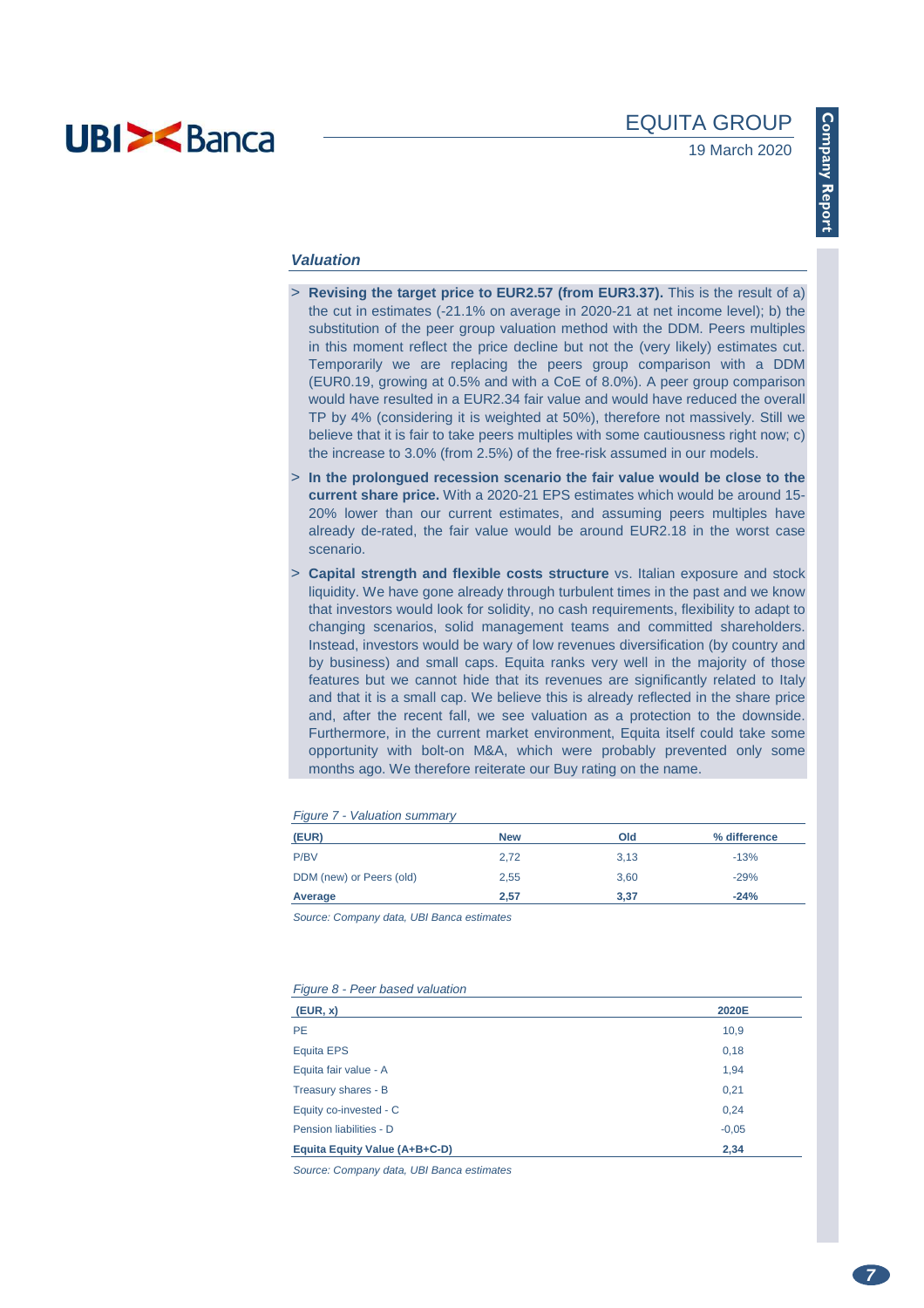# 19 March 2020

## Figure 9 - Peer Group multiples (priced on 18 March 2020)

| <b>Name</b>            | <b>TIER</b> | <b>Price</b> | <b>Currency Mkt Cap</b> |         |       | <b>P/Sales</b> |                         |      | P/E  |                                                       |              | <b>P/BV</b>                        |       |       | <b>Div Yield</b> |             |
|------------------------|-------------|--------------|-------------------------|---------|-------|----------------|-------------------------|------|------|-------------------------------------------------------|--------------|------------------------------------|-------|-------|------------------|-------------|
|                        |             |              |                         | million |       |                | 2019E 2020E 2021E       |      |      | 2019E 2020E 2021E 2019E 2020E 2021E 2019E 2020E 2021E |              |                                    |       |       |                  |             |
| <b>Piper Jaffray</b>   |             | 31,6         | <b>USD</b>              | 454     | 1.4x  | 0.4 x          | 0.4x                    | 4,8  | 4,6  | 4,4                                                   |              | $0.7 \times 0.5 \times 0.5 \times$ |       | 4,3%  | 4,7% 5,3%        |             |
| <b>Numis Corp</b>      |             | 1,8          | <b>GBP</b>              | 193     | 2.9x  | 0.9x           |                         | 18,9 | 17,6 |                                                       |              | $1,2 \times 1,2 \times$            |       | 7,8%  | 7,2%             |             |
| Evli Pankki Ovi        |             | 7,1          | <b>EUR</b>              | 170     | 3.3x  | $2,2 \times$   | 2.1 x                   | 9,9  | 10,5 | 8,5                                                   | 2.1 x        | 2.1 x                              | 2,0 x | 9,3%  |                  | 9,6% 11,3%  |
| <b>Moelis</b>          | Ш           | 22,0         | <b>USD</b>              | 1.454   | 2,6x  | 1.7x           | 1,6x                    | 12,3 | 9,0  | 8,4                                                   | 4.1 x        | 4.6x                               | 4.7 x | 8,8%  | 12,5% 11,9%      |             |
| Evercore               | Ш           | 33,0         | <b>USD</b>              | 1.342   | 1.4x  | 0.7x           | 0.7 x                   | 4,7  | 4,3  | 4,1                                                   | 1,6x         | 1.3x                               | 1,0x  | 6,3%  | 7,0%             | 7,7%        |
| <b>Houlihan Lokey</b>  | Ш           | 42,8         | <b>USD</b>              | 2.781   | 2.7x  | 2.4 x          | 2.3x                    | 14,9 | 13,9 | 13,1                                                  | 3.1 x        | $2,8 \times$                       | 2.4 x | 2,7%  | 2,9%             | 3,1%        |
| <b>DeA Capital</b>     | Ш           | 1,0          | <b>EUR</b>              | 263     | 5.5x  | 3.7x           |                         | 21,0 | 24,1 |                                                       | 0.6x         | 0.6x                               |       |       | 12,1% 11,1%      |             |
| <b>Tikehau Capital</b> | Ш           | 17,5         | <b>EUR</b>              | 2.385   | 7.1 x | 5.4x           | 4.1 x                   | 13,3 | 14,0 | 9,5                                                   | 0.7x         | 0.8 x                              | 0.7 x | 3,6%  | 2,7%             | 4,1%        |
| Azimut                 | Ш           | 11,0         | <b>EUR</b>              | 1.603   | 3.0 x | 1.7x           | 1,6x                    | 4,9  | 6,9  | 6,5                                                   | $2,0 \times$ | 1,8x                               | 1.7 x | 10,0% |                  | 10,5% 11,0% |
| Average                |             |              |                         |         | 2.9x  |                | $1.7 \times 1.6 \times$ |      |      | 12,3 x 10,5 x 8,4 x                                   |              | $1,6 \times 1,3 \times 1,7 \times$ |       | 7,2%  | 7,6%             | 7,8%        |
| <b>Equita Group</b>    |             | 2.1          | <b>EUR</b>              | 128     | 2.2x  | 1.8x           | $1.7 \times$            |      |      | $13.4 \times 11.9 \times 10.5 \times$                 |              | $1.6x$ $1.2x$ $1.2x$               |       | 6.7%  | $8.5\%$          | $9.0\%$     |
| Tier I                 |             |              |                         |         | 2.5x  | 1,2x           | 1,2x                    |      |      | $11,2 \times 10,9 \times 6,4 \times$                  | 1,3x         | 1,3x                               | 1,3x  | 7,1%  | 7,1%             | 8,3%        |
| Tier II                |             |              |                         |         | 3.7x  | 2,6x           | $2,1 \times$            |      |      | $11,9 \times 12,0 \times 8,3 \times$                  | 2,0x         | $2,0 \times$                       | 2,1 x | 7,2%  | 7,8%             | 7,6%        |

Source: FactSet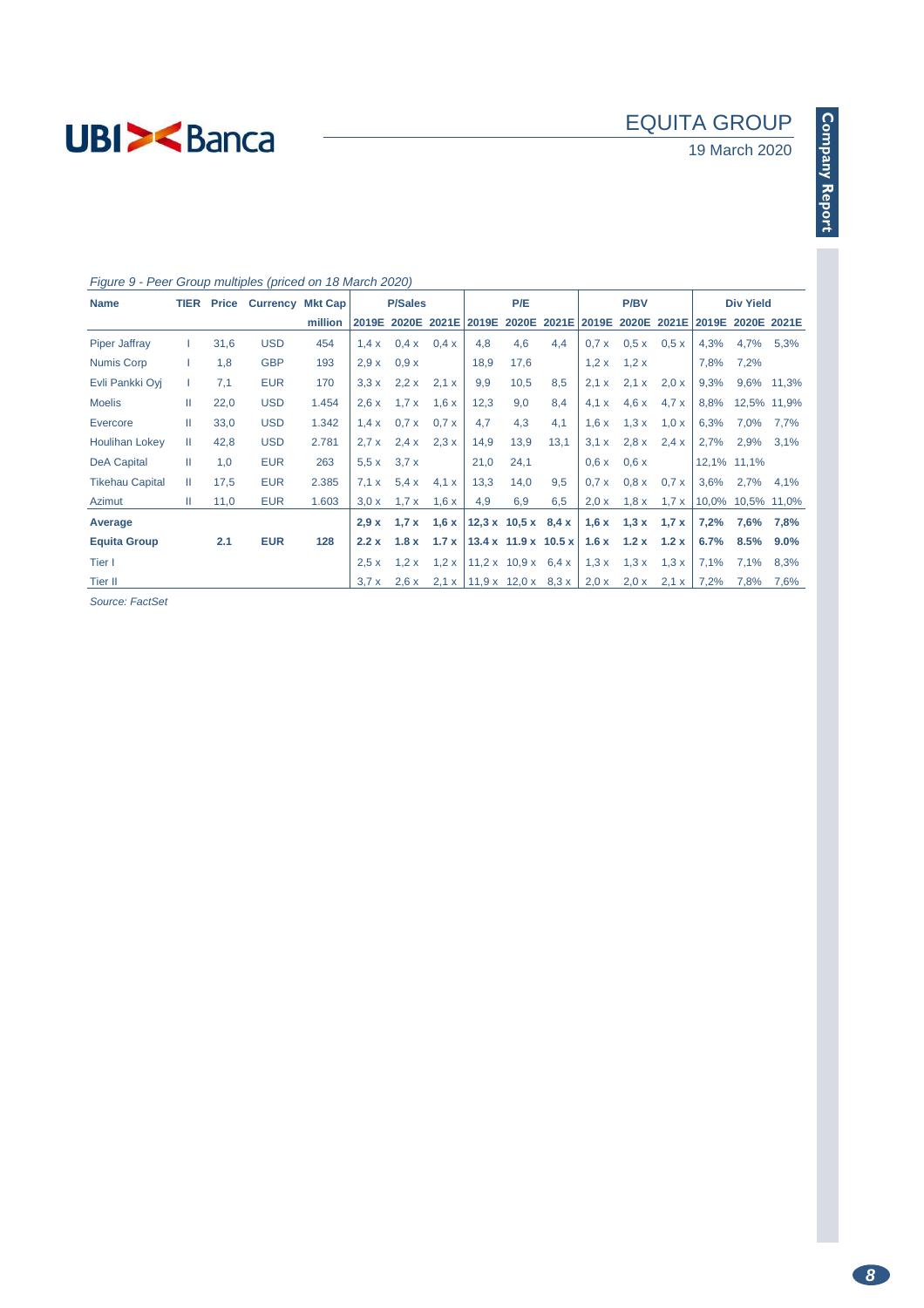| <b>Income Statement</b>             |       |       |       |       |  |
|-------------------------------------|-------|-------|-------|-------|--|
| (EURm)                              | 2019A | 2020E | 2021E | 2022E |  |
| <b>Global Markets</b>               | 31,5  | 30,9  | 30,9  | 30,9  |  |
| <b>Investment Banking</b>           | 18,2  | 16.4  | 17,2  | 19,7  |  |
| <b>Alternative Asset Management</b> | 8,6   | 6,3   | 7,3   | 7,8   |  |
| <b>Net Revenues</b>                 | 58,3  | 53,5  | 55,3  | 58,5  |  |
| <b>Personnel Costs</b>              | 27,1  | 24,4  | 24,5  | 26,4  |  |
| <b>Administrative Expenses</b>      | 17,5  | 17.4  | 17.5  | 17,8  |  |
| <b>Profit Before Taxes</b>          | 13,7  | 11,7  | 13,2  | 14,2  |  |
| % on Net Revenues                   | 23,6% | 21,9% | 23,9% | 24,3% |  |
| Income Taxes                        | 4,2   | 3,6   | 4,1   | 4,4   |  |
| <b>Group Net Profit</b>             | 9,5   | 8,1   | 9,1   | 9,8   |  |
| Non-recurring                       | 0,0   | 0,0   | 0,0   | 0,0   |  |
| Group Net Profit - Adjusted         | 9,5   | 8,1   | 9,1   | 9,8   |  |

Source: Company data, UBI Banca estimates

| <b>Balance Sheet</b>                        |       |       |       |       |
|---------------------------------------------|-------|-------|-------|-------|
| (EURm)                                      | 2019A | 2020E | 2021E | 2022E |
| Financial Assets at FV through P&L          | 59,1  | 61,3  | 63,6  | 66,0  |
| <b>Financial Assets at Amortised Cost</b>   | 225,5 | 232,8 | 242,0 | 251,9 |
| <b>Equity Investments</b>                   | 1,5   | 1,5   | 1,5   | 1,5   |
| <b>Tangible Assets</b>                      | 0,6   | 0,6   | 0,6   | 0,6   |
| Intangible Assets                           | 15,0  | 15,0  | 15,0  | 15,0  |
| <b>Tax Assets</b>                           | 3,9   | 3,9   | 3,9   | 3,9   |
| <b>Other Assets</b>                         | 1,7   | 1,7   | 1,7   | 1,7   |
| <b>Total Assets</b>                         | 307,4 | 316,9 | 328,4 | 340,7 |
| <b>Financial Liabilities at Amort, Cost</b> | 194,0 | 203,7 | 213,9 | 224,6 |
| Financial Liabilities Held for Trad.        | 8,1   | 8,4   | 8,8   | 9,2   |
| <b>Tax Liabilities</b>                      | 2,0   | 2,0   | 2,0   | 2,0   |
| <b>Other Liabilities</b>                    | 14,5  | 14,5  | 14,5  | 14,5  |
| <b>Employees' Termination Indemnities</b>   | 2,4   | 2,4   | 2,4   | 2,4   |
| Allowances for Risks and Charges            | 6,2   | 6,2   | 6,2   | 6,2   |
| Equity                                      | 80,1  | 79,6  | 80,5  | 81,7  |
| <b>Total Liabilities and Equity</b>         | 307,4 | 316,9 | 328,4 | 340,7 |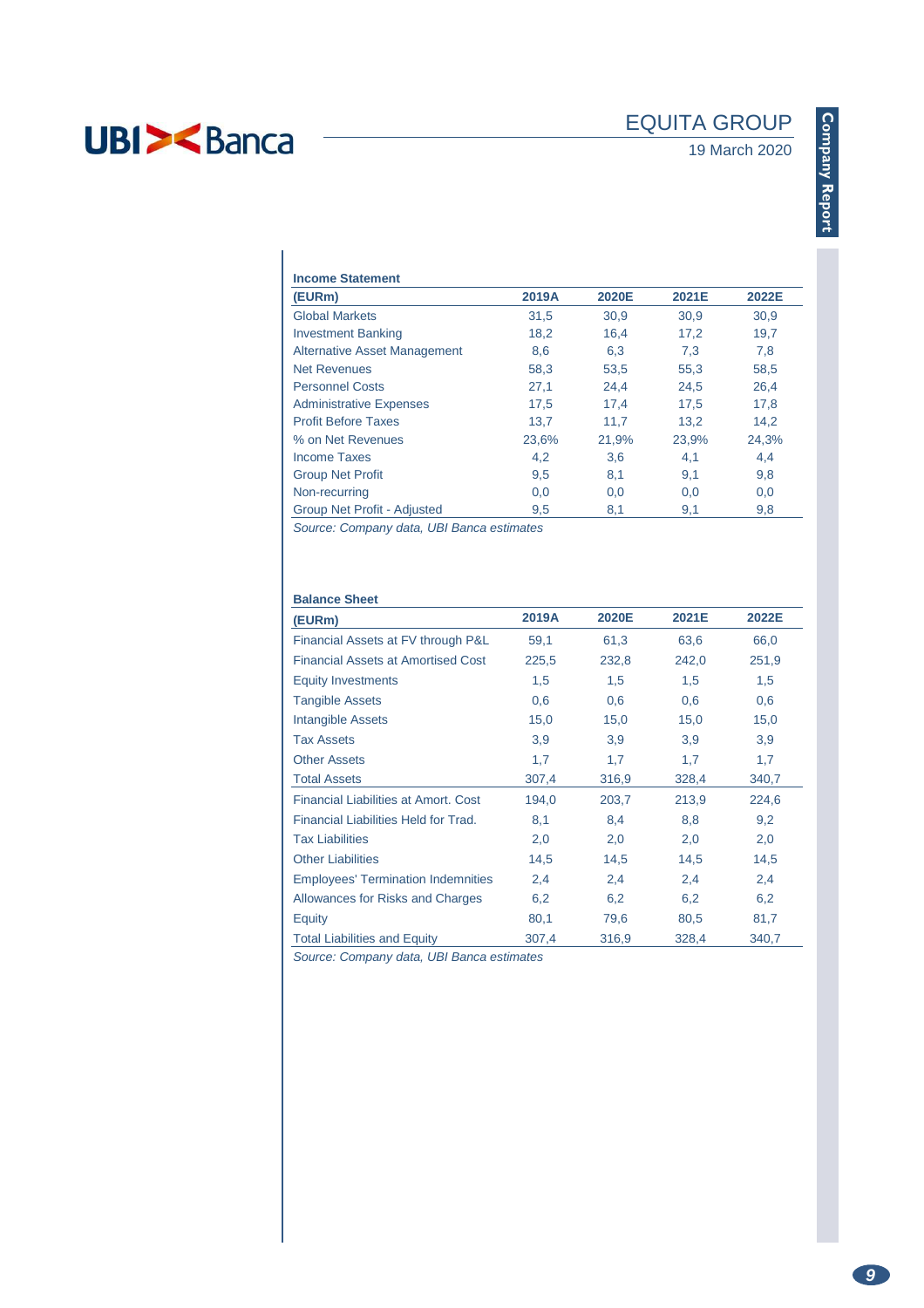## EQUITA GROUP

## 19 March 2020

| <b>Financial Ratios</b>                                 |       |        |       |       |
|---------------------------------------------------------|-------|--------|-------|-------|
| (%)                                                     | 2019A | 2020E  | 2021E | 2022E |
| TCR                                                     | 25,8% | 26,3%  | 26,1% | 25,7% |
| CET1 ratio                                              | 25,8% | 26,3%  | 26,1% | 25,7% |
| RoE                                                     | 11,9% | 10,2%  | 11,3% | 12,0% |
| <b>RoTE</b>                                             | 17,2% | 14,4%  | 16,2% | 17,2% |
| Cost/Income                                             | 76,4% | 78,1%  | 76,1% | 75,7% |
| Comp/Revenues                                           | 46,5% | 45,5%  | 44,4% | 45,2% |
| Payout                                                  | 90,5% | 101,0% | 94,5% | 92,7% |
| $\sim$ $\sim$ $\sim$ $\sim$ $\sim$ $\sim$ $\sim$ $\sim$ |       |        |       |       |

Source: Company data, UBI Banca estimates

### **Per Share Data**

| (EUR)                     | 2019A | 2020E | 2021E | 2022E |
|---------------------------|-------|-------|-------|-------|
| EPS - reported            | 0.21  | 0.18  | 0.20  | 0,22  |
| EPS - adjusted            | 0.21  | 0.18  | 0.20  | 0,22  |
| <b>DPS</b>                | 0.19  | 0.18  | 0.19  | 0,20  |
| <b>BVPS</b> - ex-treasury | 1.76  | 1.75  | 1.77  | 1,80  |
| TBVPS - ex treasury       | 1.43  | 1.43  | 1.42  | 1.44  |

Source: Company data, UBI Banca estimates

### **Stock Market Ratios**

| (X)                 | 2019A* | 2020E | 2021E | 2022E |
|---------------------|--------|-------|-------|-------|
| P/E                 | 13.4   | 11,9  | 10,5  | 9,8   |
| <b>P/E</b> Adjusted | 13,4   | 11,9  | 10,5  | 9,8   |
| P/BV                | 1,6    | 1,2   | 1,2   | 1,2   |
| <b>P/TBV</b>        | 2,0    | 1,5   | 1.5   | 1,5   |
| Dividend Yield (%)  | 6,7%   | 8,5%  | 9,0%  | 9,4%  |
| RoE/CoE             | 1,6    | 1.4   | 1.5   | 1.6   |

Source: Company data, UBI Banca estimates \* Based on 2019 average price

### **Growth rates**

| (%)                        | 2019A    | 2020E    | 2021E | 2022E |
|----------------------------|----------|----------|-------|-------|
| <b>Revenues</b>            | $-2.4%$  | $-8.3%$  | 3.3%  | 5.7%  |
| <b>Profit Before Taxes</b> | $-11.9%$ | $-14.6%$ | 12.7% | 7.3%  |
| Net Income                 | $-13.5%$ | $-15.1%$ | 12.7% | 7,3%  |
| Net Income Adjusted        | $-20.1%$ | $-15.1%$ | 12.7% | 7,3%  |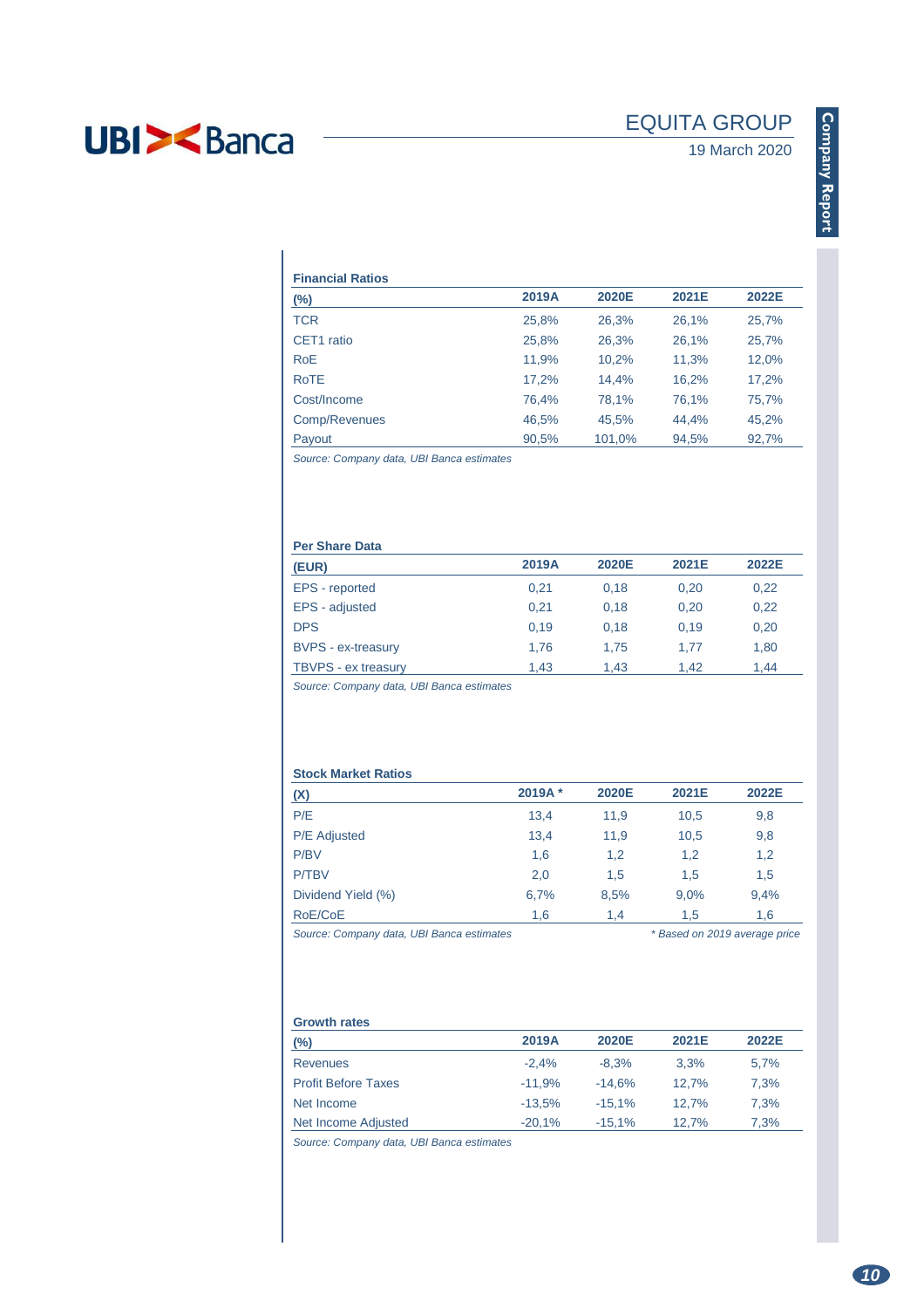### **Disclaimer**

#### *Analyst Declaration*

*This research report (the "Report") has been prepared by Massimo Vecchio and Dario Fasani on behalf of UBI Banca S.p.A. ("UBI Banca") in the context of the ancillary service provided by UBI Banca named "Investment research and financial analysis or other forms of recommendation relating to transactions in financial instruments" under Paragraph 5), Section B, Annex I of the Directive 2014/65/EU ("MiFID II"). UBI Banca is an Italian bank under art. 4 (1)(27) of MiFID II and it is supervised by the European Central Bank and duly authorised to provide investment services pursuant to Article 1, Paragraph 5, letter a), b), c), c-bis), e) and f) of the Legislative Decree 24 February 1998, n° 58 under the supervision of the Italian Authority for the financial markets (Consob). UBI Banca has its head office at Piazza Vittorio Veneto 8, 24122 Bergamo.* 

*The analysts who prepared the Report, and whose names and roles appear on the front page, certify that:* 

- *a. the views expressed on the company mentioned herein (the "Company") accurately reflects their personal views. It does not represent the views or opinions of UBI Banca, its management or any other company which is part of or affiliated to the UBI Banca group (the "UBI Banca Group"). It may possible that some UBI Banca Group's officers may disagree with the views expressed in this Report;*
- *b. they have not received and will not receive any direct or indirect compensation in exchange for any views expressed in this Report;*
- *c. the analysts do not own any securities and/or any other financial instrument issued by the Company or any financial instrument whose price depends on or is linked to any securities and/or any financial instrument issued by the Company;*
- *d. neither the analysts nor any member of the analysts' household serves as an officer, director or advisory board member of the Company;*
- *e. the remuneration of the analysts is not directly tied to transactions in services of investment firms or other type of transactions it or any legal person part of the same group performs, or to trading fees it or any legal person that is part of the same group receives;*
- *f. Massimo Vecchio is member of AIAF's Directive Counsel.*

#### *General disclosure*

*This Report is for information purposes only. This Report (i) is not, nor may it be construed, to constitute, an offer for sale or subscription of or a solicitation of any offer to buy or subscribe for any securities issued or to be issued by the Company, (ii) should not be regarded as a substitute for the exercise of the recipient's own judgement. In addition, the information included in this Report may not be suitable for all recipients. Therefore the recipient should conduct his own investigations and analysis of the Company and securities referred to in this document and make his own investment decisions without undue reliance on its contents. Neither UBI Banca, nor any other company belonging to the UBI Banca Group, nor any of its directors, managers, officers or employees, accepts any direct or indirect liability whatsoever (in negligence or otherwise), and accordingly no direct or indirect liability whatsoever shall be assumed by, or shall be placed on, UBI Banca, or any other company belonging to the UBI Banca Group, or any of its directors, managers, officers or employees, for any loss, damage, cost, expense, lower earnings howsoever arising from any use of this Report or its contents or otherwise arising in connection with this Report.* 

*The information provided and the opinions expressed in this Report are based upon*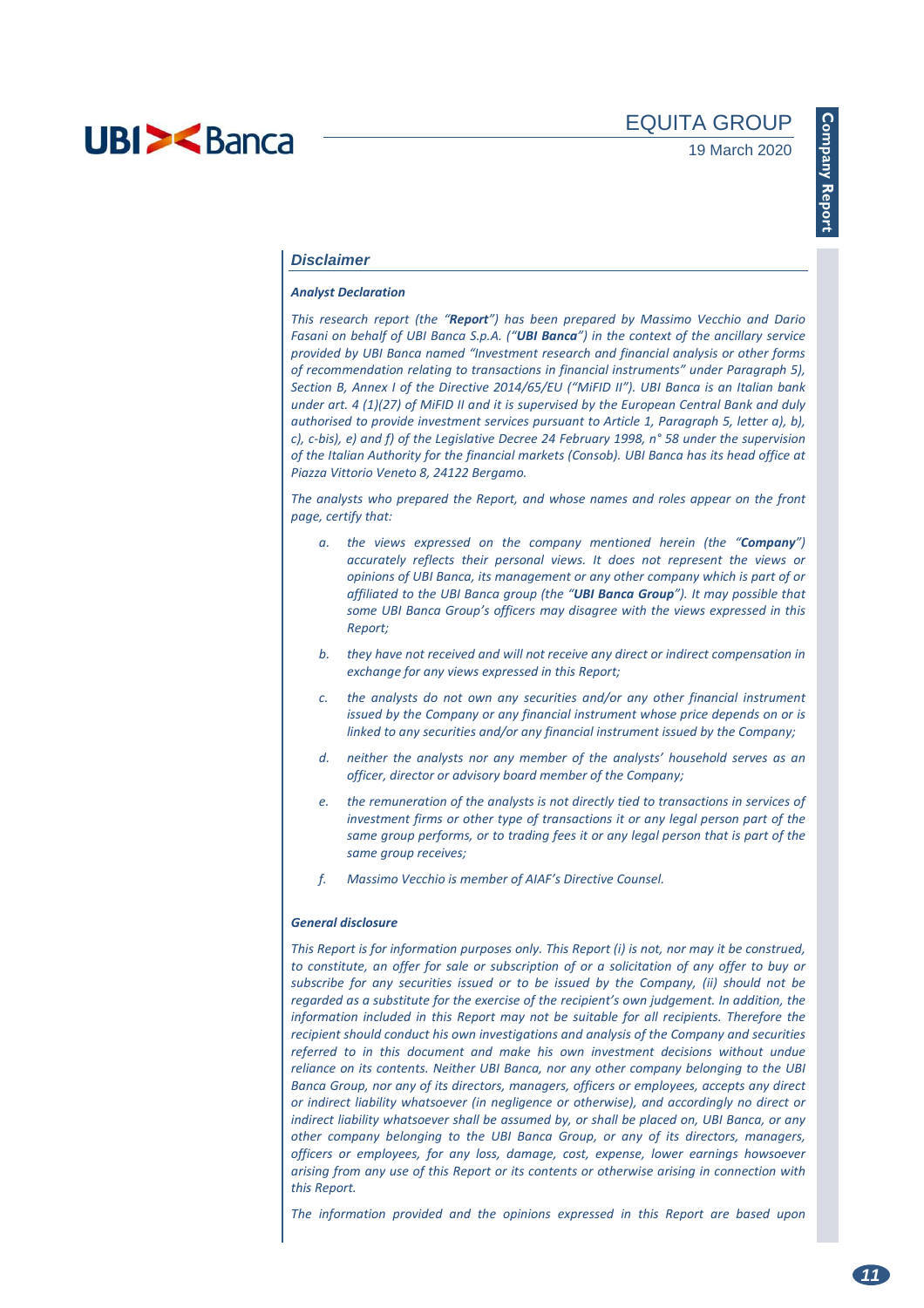*information and data provided to the public by the Company or news otherwise public and refers to the date of publication of the Report. The sources (press publications, financial statements, current and periodic releases, as well as meetings and telephone conversations with the Company's representatives) are believed to be reliable and in good faith, but no representation or warranty, express or implied, is made by UBI Banca as to their accuracy, completeness or correctness. Past performance is not a guarantee of future results. Any opinions, forecasts or estimates contained herein constitute a judgement as at the date of this Report, and there can be no assurance that the future results of the Company and/or any future events involving directly or indirectly the Company will be consistent with any such opinions, forecasts or estimates. Any information herein is subject to change, update or amendment without notice by UBI Banca subsequent to the date of this Report, with no undertaking by UBI Banca to notify the recipient of this Report of such change, update or amendment.* 

*This document was sent to the Issuer alone in the draft version for the sole purpose of verifying the correctness of the factual data contained therein and was subject to modification exclusively in relation to these factual elements.* 

### *Organizational and administrative arrangements to prevent conflicts of interests*

UBI Banca maintains procedures and organizational mechanism (physical and non physical barriers designed to restrict the flow of information between the unit which performs investment research activity and other units of UBI Banca) to prevent and professionally manage conflicts of interest in relation to investment research in accordance with art. 23 of Directive 2014/65/EU and under art. 34 (3) and art. 37 of the Regulation 2017/565/EU.

More specifically, UBI Banca has established, implements and maintains an effective conflicts of interests policy aimed at preventing and managing the potential conflicts of interest that could occur during the performance of the investment research services.

Insofar as the above mentioned organizational and administrative arrangements established by UBI Banca to prevent or manage potential conflicts of interests are not sufficient to ensure, with reasonable confidence, that risks of damage to the interests of the client will be prevented, UBI Banca engages to provide a clear disclosure of the specific conflicts of interests arising of the performance of investment research services, including a description of the sources of those conflicts and the steps undertaken to mitigate them, taking into account the nature of the client to whom the disclosure is being made.

For further information please see UBI Banca's website (www.ubibanca.com/equity*research - "Informativa sintetica sull'attività di ricerca"*) *and* (*www.ubibanca.com/Mifid* - "*Policy sintetica conflitti di interessi"*). More details about the conflicts of interests policy will be provided by UBI Banca upon request.

### *Disclosure of interests and conflicts of interests pursuant to Delegated Regulation 2016/958/EU*

*In relation to the Company the following interest/conflict of interest have been found:* 

- > *UBI Banca acts as Specialist for Equita Group*
- > *UBI Banca may have long or short positions not exceeding the threshold of 0.5% of the total issued share capital of the issuer*

*On the basis of the checks carried out no other interest/conflict of interest arose.*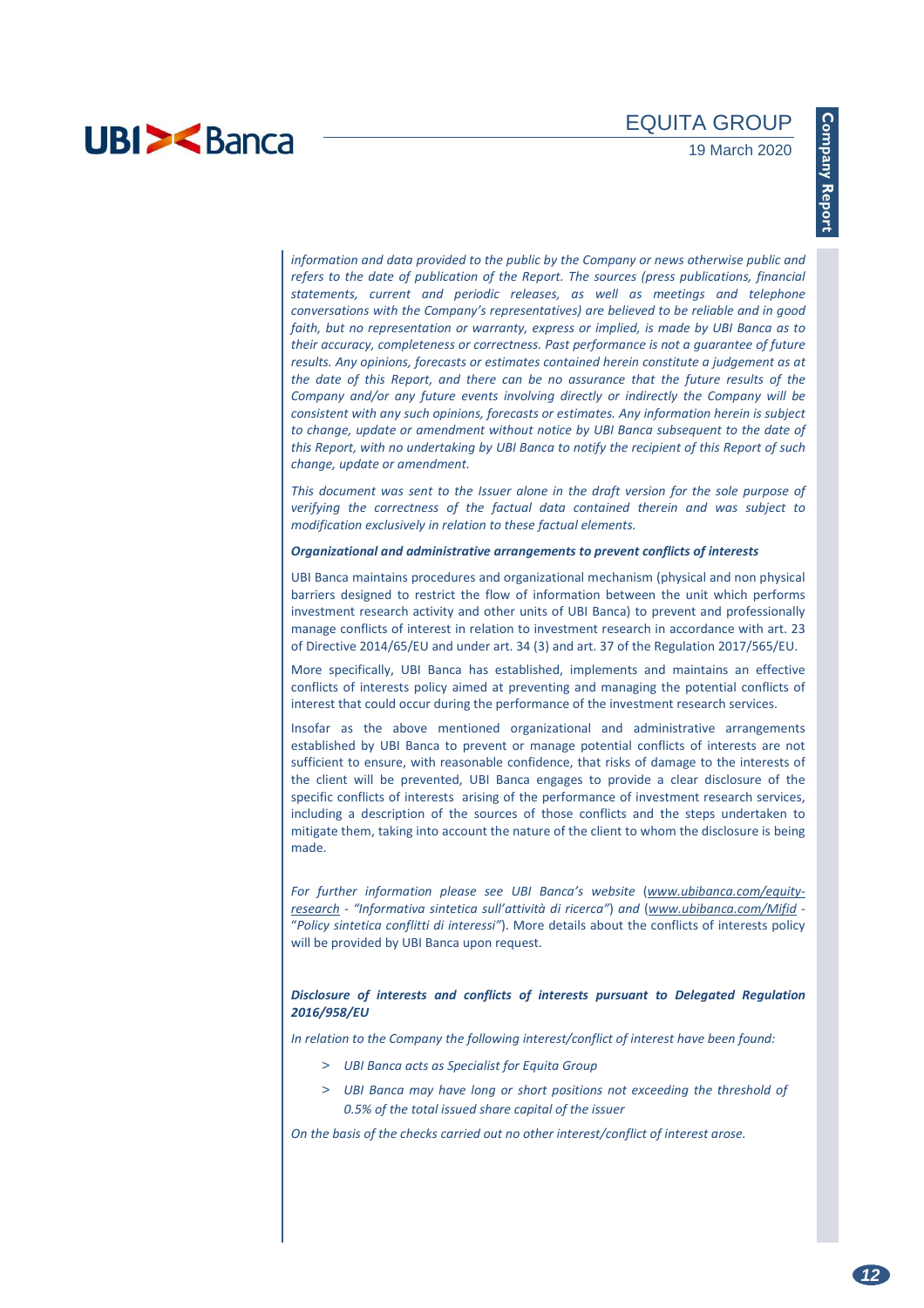#### *Frequency of updates*

*UBI Banca aims to provide continuous coverage of the companies in conjunction with the timing of periodical accounting reports and any exceptional event that occurs affecting the issuer's sphere of operations and in any case at least twice per year. The companies for which UBI Banca acts as Sponsor or Specialist are covered in compliance with regulations of the market authorities.* 

*For further information please refer to www.ubibanca.com/equity-research*.

### *Valuation methodology*

*UBI Banca's analysts value the Company subject to their recommendations using several methods among which the most prevalent are: the Discounted Cash Flow method (DCF), the Economic Value Added method (EVA), the Multiple comparison method, the SOP method and the NAV method.* 

*The analysts use the above valuation methods alternatively and/or jointly at their discretion. The assigned target price may differ from the fair value, as it also takes into account overall market/sector conditions, corporate/market events, and corporate specifics (i.e. holding discounts) reasonably considered to be possible drivers of the company's share price performance. These factors may also be assessed using the methodologies indicated above.* 

*For further information please refer to www.ubibanca.com/equity-research.* 

### *Ranking system*

*UBI Banca's analysts use an "absolute" rating system, not related to market performance. The explanation of the rating system is listed below:* 

*Buy: if the target price is 15% higher than the market price, over the next 12 months.* 

*Hold: if the target price is 15% below or 15% above the market price, over the next 12 months.* 

*Sell: if the target price is 15% lower than the market price, over the next 12 months.* 

*No Rating: the investment rating and target price have been suspended as there is not sufficient fundamental basis for determining an investment rating or target. The previous investment rating and target price, if any, are no longer in effect. Alternatively, No Rating is assigned in certain circumstances when UBI Banca is acting in any advisory capacity in a strategic transaction involving the Company.* 

*Target price: the market price that the analyst believes that the share may reach within a one-year time horizon.* 

*Market price: closing price on the day before the issue date of the report, appearing on the first page.* 

#### *Distribution*

*Italy: This document is intended for distribution in electronic form to "Professional Clients" and "Qualified Counterparties" as defined by Legislative Decree 24 February 1998, n. 58 and by Consob Regulation n. 20307 dated 15 February 2018, as further amended and supplemented.* 

*Spain: This document is intended for distribution in electronic form to "Professional Clients" and "Eligible Counterparties" as defined by Royal Legislative Decree 4/2015, of 23 October, approving the revised text of the Securities Market Act, as further amended and supplemented.* 

*IN THE UNITED KINGDOM, THIS DOCUMENT IS BEING DISTRIBUTED ONLY TO, AND IS DIRECTED ONLY AT PERSONS WHO (A) ARE (I) PERSONS FALLING WITHIN ARTICLE 19 OR*